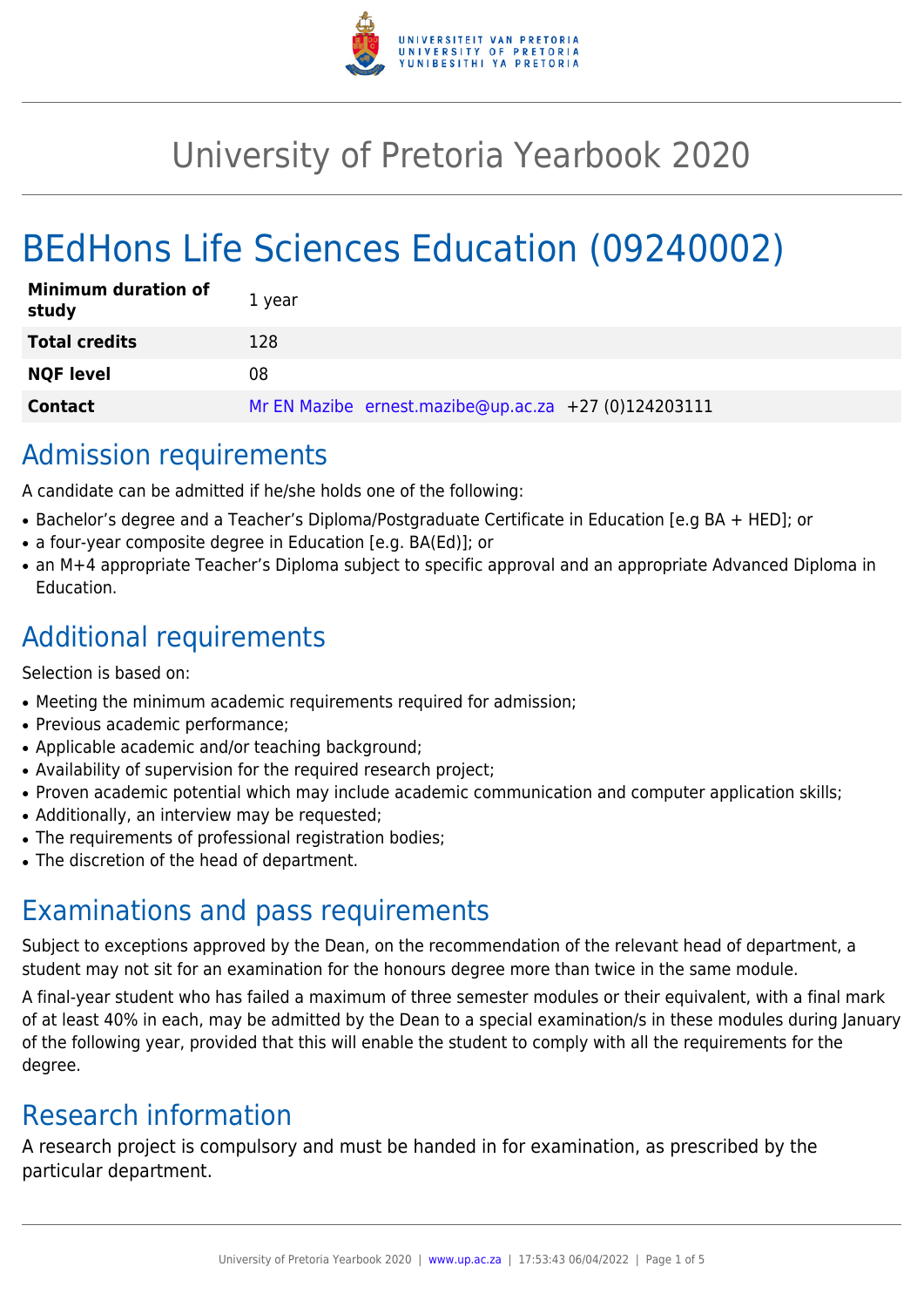

# Pass with distinction

The degree is conferred with distinction on a student who has obtained an average of at least 75%, with a minimum of 70% in each module.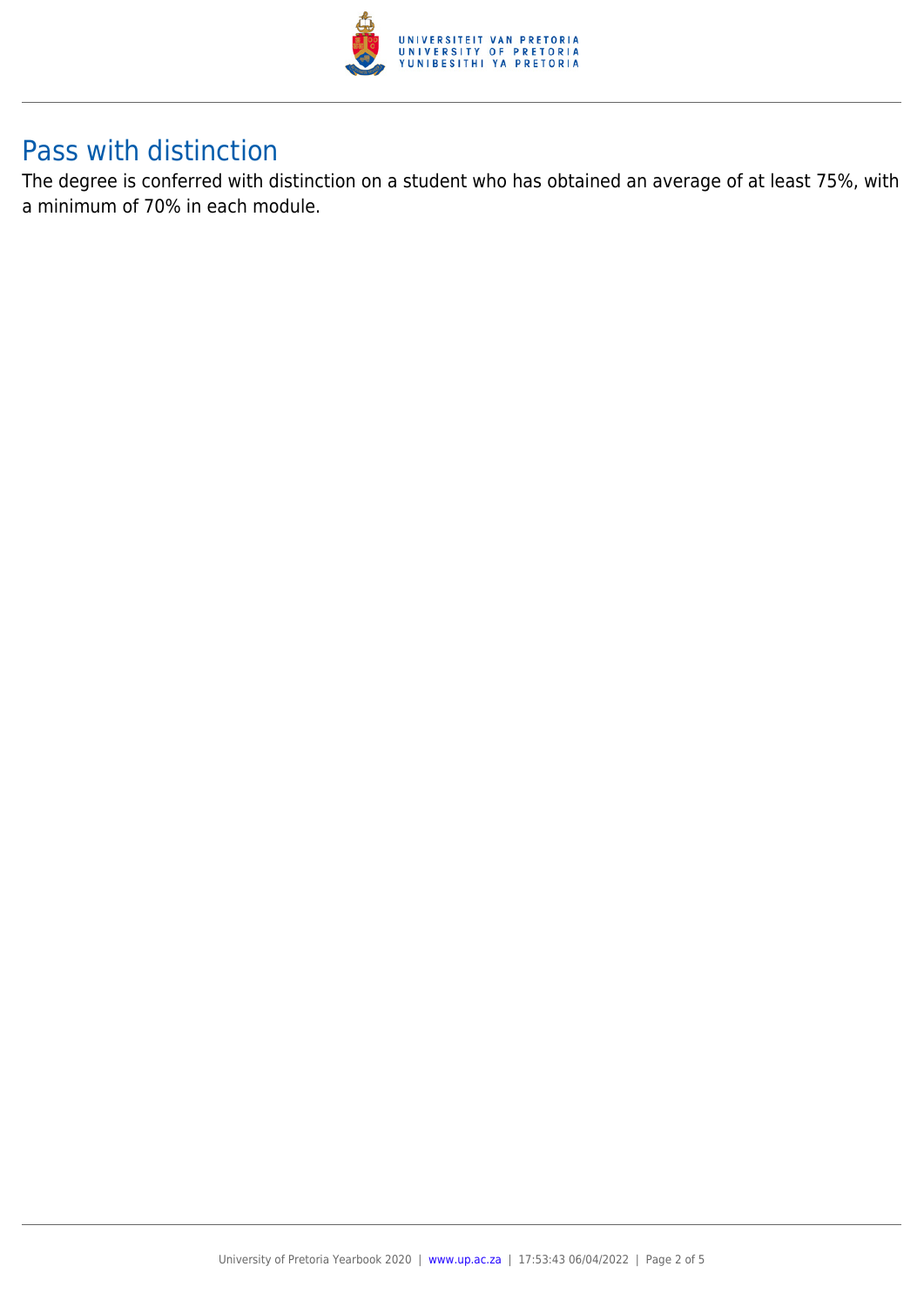

# Curriculum: Final year

## **Minimum credits: 128**

When the full-time option is chosen, all "Fundamental" and "Core" modules must be selected. When the part-time option is chosen, NMQ 745, EDS 711, CDD 710 and API 711 must be selected in the 1st year and NMQ 755, LSN 730, SMP 780 and SCU 731 must be selected in the final year.

# **Fundamental modules**

## **Part 1: Research proposal 755 (NMQ 755)**

| <b>Module credits</b>         | 16.00                          |
|-------------------------------|--------------------------------|
| Language of tuition           | Module is presented in English |
| <b>Department</b>             | Humanities Education           |
| <b>Period of presentation</b> | Semester 1                     |

#### **Module content**

Guided literature research, formulation of a conceptual framework and development of a research proposal for a supervised research project of limited scope.

# **Part 2: Research report 780 (SMP 780)**

| <b>Module credits</b>         | 16.00                                        |
|-------------------------------|----------------------------------------------|
| <b>Prerequisites</b>          | <b>NMQ 755</b>                               |
| Language of tuition           | Module is presented in English               |
| <b>Department</b>             | Science Mathematics and Technology Education |
| <b>Period of presentation</b> | Semester 2                                   |

#### **Module content**

Supervised research project of limited scope. Research proposal development; Use quantitative and/or qualitative methods. Writing a research report.

# **Core modules**

### **Assessment approaches and instruments 711 (API 711)**

| <b>Module credits</b>         | 16.00                                        |
|-------------------------------|----------------------------------------------|
| <b>Prerequisites</b>          | No prerequisites.                            |
| Language of tuition           | Module is presented in English               |
| <b>Department</b>             | Science Mathematics and Technology Education |
| <b>Period of presentation</b> | Semester 2                                   |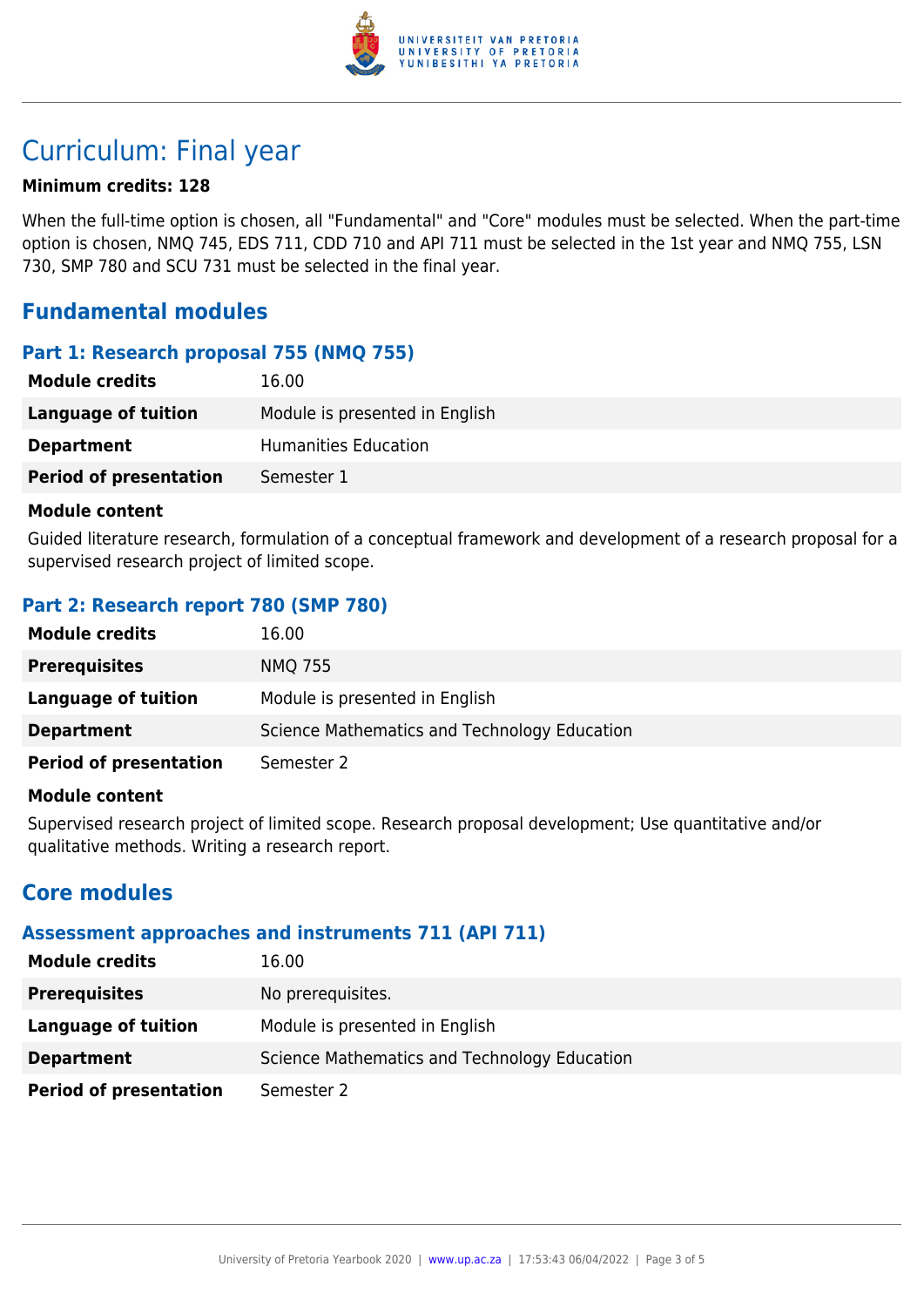

### **Module content**

Foundations, principles and ethics of assessment practices. International trends. Quantitative and qualitative modes of assessment and appropriate instruments. Generating evidence for assessment. Assessment and quality assurance. Techniques of computer-based assessment.

# **Curriculum development 710 (CDD 710)**

| <b>Module credits</b>         | 16.00                                        |
|-------------------------------|----------------------------------------------|
| <b>Prerequisites</b>          | No prerequisites.                            |
| Language of tuition           | Module is presented in English               |
| <b>Department</b>             | Science Mathematics and Technology Education |
| <b>Period of presentation</b> | Semester 1 or Semester 2                     |

### **Module content**

Principles and foundations of curriculum/programme design and development. International and national models and trends in curriculum/programme development. Principles of outcomes-based programming in the SAQA context. Curriculum development models and instruments in action. Situation and task analysis needs assessment. Development. Dissemination. Implementation as a change process. Assessment and evaluation.

# **Philosophy and social imperatives of education 711 (EDS 711)**

| <b>Module credits</b>         | 16.00                          |
|-------------------------------|--------------------------------|
| <b>Prerequisites</b>          | No prerequisites.              |
| Language of tuition           | Module is presented in English |
| <b>Department</b>             | <b>Educational Psychology</b>  |
| <b>Period of presentation</b> | Semester 1                     |

#### **Module content**

Meta-theories in education. Empiricism; rational empiricism; critical rationalism; critical theory; phenomenology; hermeneutics; system theory; philosophies in education: traditional philosophies; indigenous (African) philosophies. The influence of modernism and postmodernism on education. Sociological imperatives for education. Theories of societal change and roles and values of education. Comparative perspectives on learning theories and their meaning for education.

### **Life science education 730 (LSN 730)**

| <b>Module credits</b>         | 16.00                                        |
|-------------------------------|----------------------------------------------|
| <b>Prerequisites</b>          | No prerequisites.                            |
| Language of tuition           | Module is presented in English               |
| <b>Department</b>             | Science Mathematics and Technology Education |
| <b>Period of presentation</b> | Semester 1 or Semester 2                     |